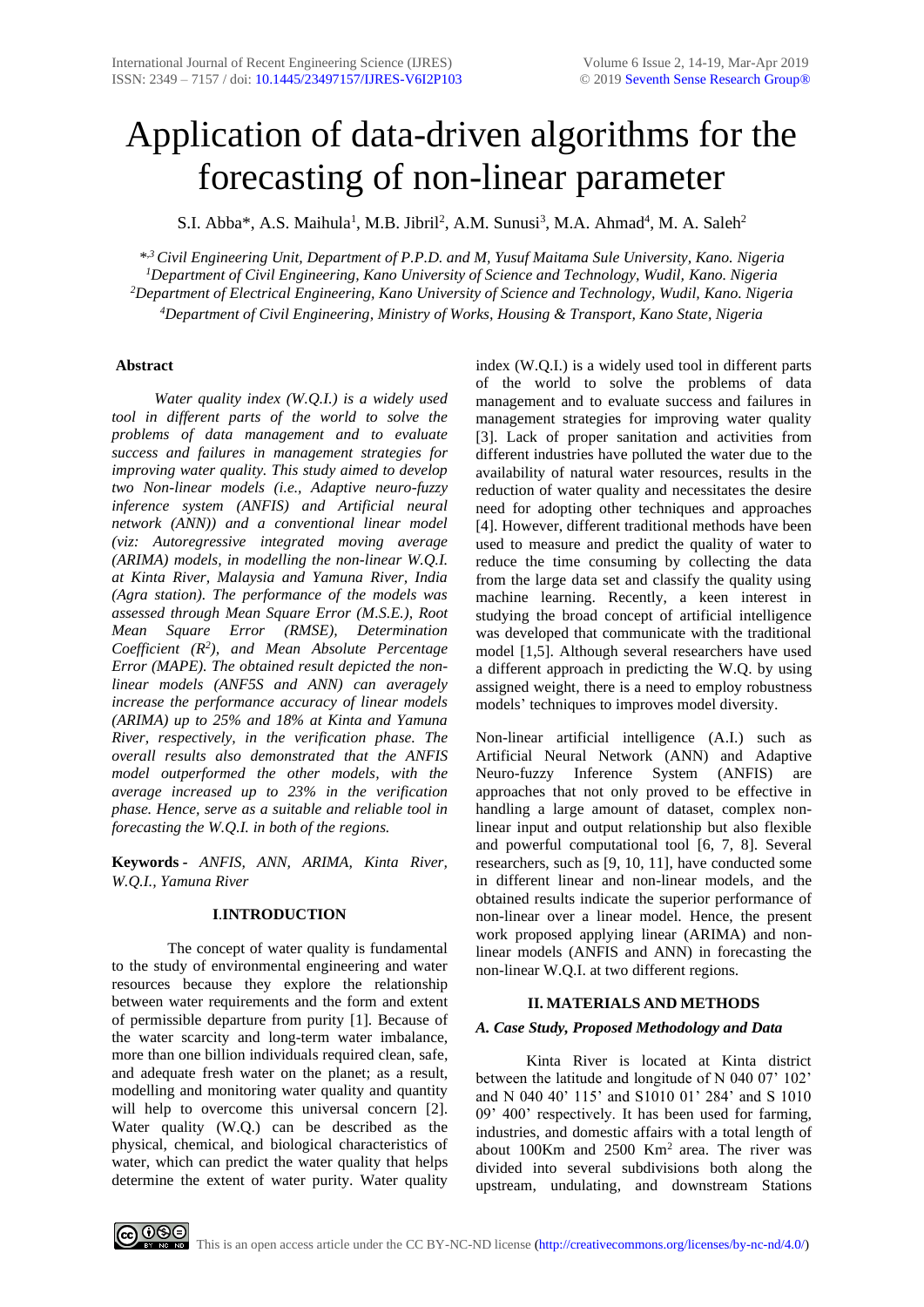2PK22 and 2PK24 are placed at upstream, while stations 2PK25 and 2PK34 are at the centre of the river, and stations 2PK19 and 2PK33 are at the downstream of the river [2]. On the other hand, the major side stream and the influent branch of Ganga River are attributed to the Yamuna River, with the catchment covering a length of about 1,376 km and covers approximately about 57 million demand of north Indian inhabitants. The river has been generally believed as the holy place where tradition, culture, and pilgrimage within the research area and across India are conducted. The total area of Yamuna catchment is  $3,66,223 \text{ km}^2$  and its annual discharge is nearly  $10,000 \text{ m}^3\text{/s}$ , which approximately provides 70% of water to Delhi for domestic and other activities. [8]. Fig. 1 shows the Kinta and Yamuna River (Agra station) for two different regions.



**Fig. 1: Geographic location of the two regions (Kinta and Yamuna River)**

In this study, non-linear AI-based models viz: ANN and ANFIS and a traditional linear model ARIMA were proposed for forecasting the W.Q.I. in a river. The science of data and descriptive statistical analysis is crucial in any AI-based model to recognize the relationship and the degree of strength between the variables. The normalization of the data was conducted before the model calibration, which is usually performed to increase the accuracy and speed of the model (see, Equation. 1) [12]. The available monthly W.Q. data set originated from the Department of Environment (D.O.E.) Malaysia and Central Pollution Control Board (CPCB) for Kinta and Yamuna River, respectively, includes measured D.O. (mg/L), B.O.D. (mg/L), pH, Ammonia (NH3)  $(mg/L)$ , W.T. (°C) and Water Quality Index (W.Q.I.). (Appendix A-Table 1) shows the regional statistical analysis of the data. 70% of the data were used for model calibration. At the same time, the remaining 30% were employed in the verification phase from 168 records. The suitable combinations of model input are selected using correlation analysis (see Appendix B-Table 2). Equations 2 are employed for the development of the models.

$$
y = 0.5 + \left(0.5\left(\frac{x-\overline{x}}{x_{max}+x_{min}}\right)\right) \tag{1}
$$

Where  $y$  is the normalized data,  $x$  is the measured data,  $\bar{x}$  is the mean of the measured data,  $x_{max}$  is the maximum value of the measured data, and xmin is the minimum value.

$$
WQI = f(x) \begin{cases} BOD, NH_4 \\ BOD, NH_4, WT \\ BOD, NH_4, WT, DO, pH \end{cases} (2)
$$

Where W.Q.I. is the water quality,  $f(x)$  is the function of model combinations.

## *B.Auto regressive integrated moving average (ARIMA)*

 ARIMA model is one of the most widely used classic models for time series forecasting and provides a consistent approach to the problems of forecasting. The major drawback of ARIMA is the pre-assumption of the linear model. The time-series data must be checked to be stationary in the model identification stage as it is essential in creating an ARIMA model [22].

$$
y_{t} = \theta_{0} + \emptyset_{1} y_{t-1} + \emptyset_{2} y_{t-2} + \dots + \emptyset_{p} y_{t-p} + \alpha_{t} - \emptyset_{1} \alpha_{t-1} - \emptyset_{2} \alpha_{t-2} \dots - \emptyset_{q} \alpha_{t-q}
$$
  
(3)

Where  $y_t$  is the observed value,  $\alpha_t$  are error value,  $\phi_i$  (i= 1, 2,…,p) and  $\theta_i$  (j = 0,1,2, ..., q) are model parameters and p and q are called orders of the model. However, the three iterative stages used in ARIMA modelling are; estimation of the parameter, diagnostic checking, and identifying model.

#### *C.Artificial Neural Network (ANN)*

 ANN is classified under the network structure functions and learning algorithm. ANN is a model designed to resembles the brain by learning and information processing based on a mathematical model [9]. Among different classes of ANN, FFNN with Back Propagation (B.P.) algorithm is the most common and widely used technique. BBNN, which is known as a multi-layer feed-forward neural network (FFNN). BPNN is most commonly accepted as a three-layer trained normally with Lavenberg - Marquardt algorithm, Fig. 2, which shows the architecture of the BPNN. The foremost concept of BPNN is that the weight is adjusted through the mean square error of the output until the error is minimized so that the network can learn the training data [12].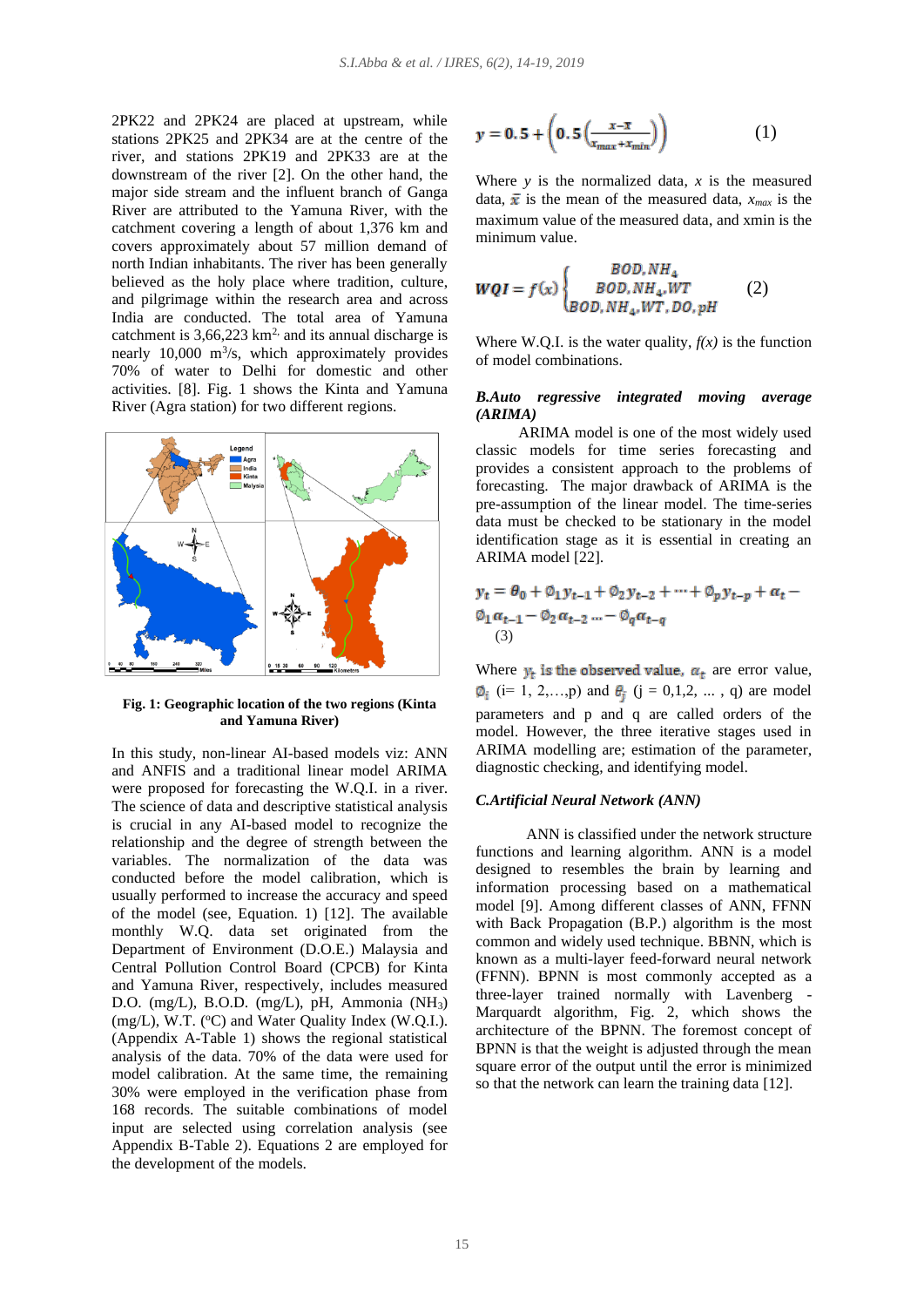

**Fig. 2 Architecture of BPNN [21]**

## *D. Adaptive Neuro-fuzzy Inference System (ANFIS)*

 ANFIS model combines the learning algorithms of both ANNs and Fuzzy logic to overcome the problems of complex non-linear between input-output variables [11]. The hybrid nature of ANFIS serves as an important tool in the simulation process, such as environmental prediction due to its hybrid nature. The combination of least square and gradient descent is used in ANFIS to optimize the network [14].

Assuming ' $x$ ' ' $y$ ' is the input and ' $f$ ' is the output of a fuzzy inference system, the first order Sugeno type is the following rules (Eqs. 3 and 4).

Rule (1): if  $\mu(x)$  is  $A_1$  and  $\mu(y)$  is  $B_1$ ; then  $f_1 = p_1x +$  $q_1 y + r_1$  (4)

Rule (2): if  $\mu(x)$  is  $A_2$  and  $\mu(y)$  is  $B_2$ ; then  $f_2 = p_2x + p_1$  $q_2y + r_2$ 

where  $p_1$ ,  $q_1$ ,  $r_1$  and  $p_2$ ,  $q_2$ ,  $r_2$ , are the parameters in the sub-sections of the model, and Ai and B<sup>i</sup> are the linguistic labels obtained by a membership function. The full explanation of ANFIS can be found in [15].



**Fig. 3. The general structure of ANFIS [7]**

## *E. Evaluation Criteria*

 The Evaluation Criteria of the model can be assessed through different statistical measures, including Determination Coefficient  $(R^2)$ , Root Mean Square Error (RMSE), Mean Square Error (M.S.E.), Mean Absolute Percentage Error (MAPE), Mean Absolute Error (M.A.E.), Agreement Index (d), Standard Error of Prediction (S.E.P.), etc. But generally, the model efficiency performance should include at least one goodness-of-fit (e.g.,  $R^2$ ) and at least one absolute error measure (e.g., RMSE) [16]. Hence,  $R^2$ , RMSE, MAPE, and M.S.E. were employed in this study.

$$
R^{2} = 1 - \frac{\sum_{l=1}^{N} (WQI_{obsi} - WQI_{coml})^{2}}{\sum_{l=1}^{N} (WQI_{obsi} - WQI_{obsi})^{2}}
$$
(6)

$$
RMSE = \sqrt{\frac{\sum_{i=1}^{N} (WQI_{obsi} - WQI_{coml})^2}{N}}
$$
(7)

$$
MAPE = \frac{1}{N} \left[ \sum_{i=1}^{N} \left| \frac{WQI_{obsi} - WQI_{comi}}{WQI_{obsi}} \right| \right] \tag{8}
$$

$$
\mathbf{MSE} = \frac{1}{N} \sum_{i=1}^{N} (WQI_{obsi} - WQI_{comi})^2 \tag{9}
$$

Where N  $WQ_{obsi}$   $\overline{WQ}$  and  $WQ_{comi}$  are data number, observed data, the average value of the observed data, and computed values, respectively.  $\mathbb{R}^2$  ranges between and  $-\infty$  and 1, with a perfect score of 1.

## **III. RESULTS AND DISCUSSION**

 For all these models, MATLAB 9.3 (R2017a) software was used for the analysis of ANFIS and ANN model. In contrast, the classical ARIMA model was developed using the regression tool of E-Views software 9.5 version. For the simulation of non-linear W.Q.I. parameters, different input parameters have been employed as appropriate input selection is essential in any modelling [17].

#### *Results of Non-linear and linear models*

Before the model calibration phase for the ANFIS and ANN non-linear models, three combinations, as shown in equation 2, are considered the core input of all the models. The performance efficiency for both regions is presented in Table 3. From the table, it can be seen that the model ANFIS-III (5, trimf, 2) for Kinta and Agra station with all the input parameters is found to be the best models in forecasting the W.Q.I. both for calibration and verification phase. This model (ANFIS-III (5, trimf, 2) indicates that a model with five input variables, trimf stands for triangular membership function and two as several membership functions. The best performance models for Kinta and Agra (ANFIS-III (5, trimf, 2) increased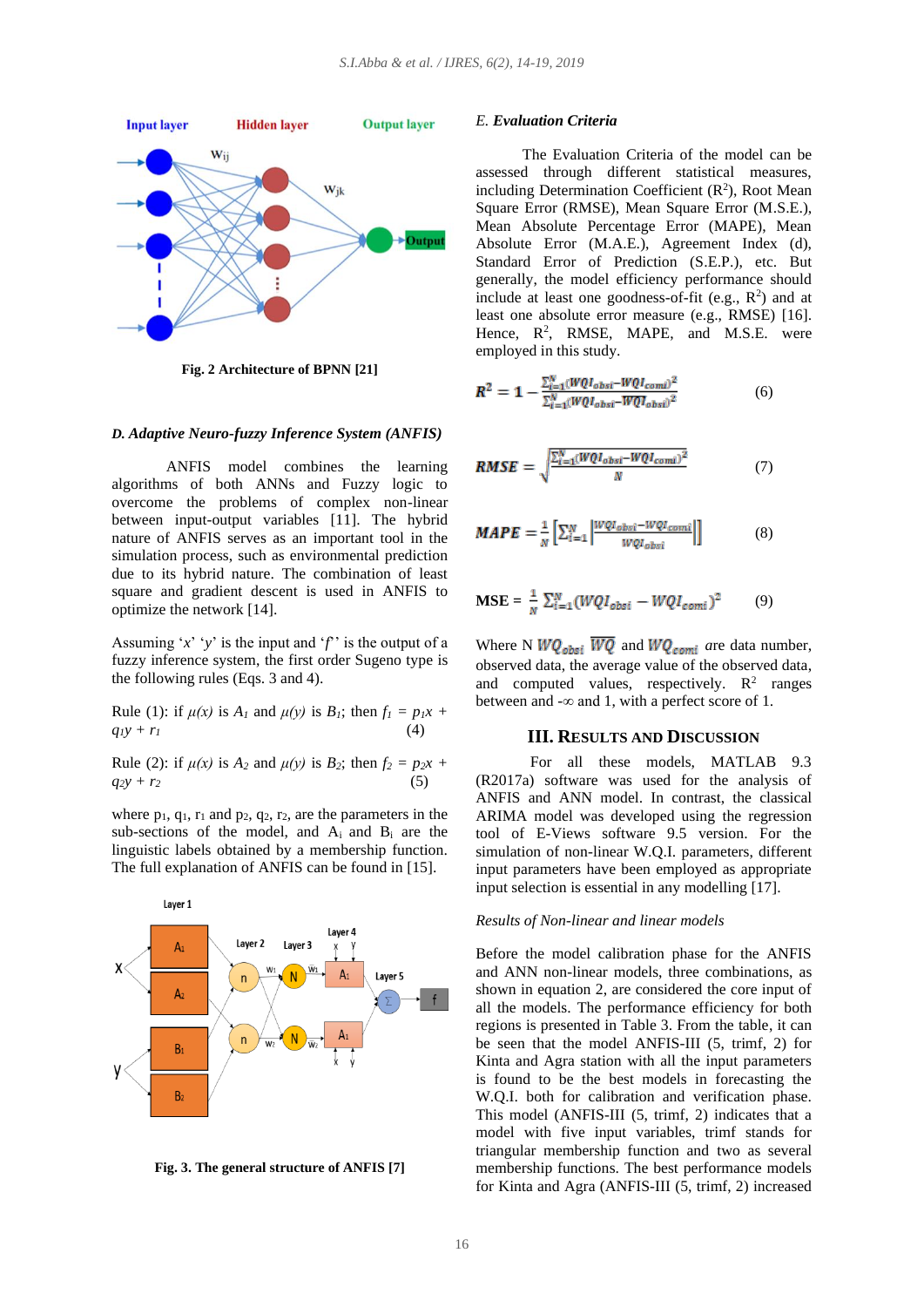the average performance up to 30% and 38% concerning ANFIS-I and ANFIS-II, respectively. Likewise, for the ANN model, the best performing model was found to be ANN-III (5, 6, 1) and ANN-III (5, 8, 1) for Kinta and Agra, respectively (see Table 3). According to the table, it can be demonstrated that ANN-III (5, 6, 1) and ANN-III (5, 8, 1) models increased the average performance up to 24% and 11% for Kinta and Agra with regards to ANN-I and ANN-II in the verification phase. Table 3 also justified that the addition of D.O. and pH values increased the performance accuracy significantly for the best models for both the regions.

The comparison results indicate the advantage of the ANFIS model ANN for both Kinta and Agra. Generally, the best accuracy of ANFIS-III can be confirmed by the least values of RMSE, M.S.E., and MAPE and the high value of  $\mathbb{R}^2$  for both the two regions. However, Fig. 4(a and b) shows the scatter and time series plot of the observed versus computed three models in the verification phase for Kinta and Agra. From the graph, it is clear that ANFIS was more fitted and closer to the observed W.Q.I. than ANN and ARIMA models; this indicates that the ANFIS model outperformed ANN in terms of forecasting accuracy. Also, the result demonstrated that the models forecasted an outstanding accuracy for Kinta River in compare with the Yamuna River; this is attributed to the fact that Agra station received a huge amount of polluted river from Delhi while the considered stations for Kinta River are located at the upstream of the river, these outcomes are in line with the finding of [11]. A conventional ARIMA model was applied to modelling the linear interactions of the system. These models are often used as the reference comparison model with a non-linear model when combine. In the ARIMA model, the optimal parameters were chosen using different trial and error procedures, as in the other non-linear models. The

development and the input combinations were carried out similarly to that of non-linear models. Table 3 shows clearly that, ARIMA-III model with five input combinations emerged to be in terms of performance criteria. According to Table 3, ARIMA-III increased the satisfactory average performance both for Kinta and Agra, respectively, with regards to ARIMA-I and ARIMA-II in the verification phase; this is due to the addition of significant parameters.

Among the linear and non-linear models, ANFIS revealed the optimal performance in forecasting the W.Q.I. for both regions. Table 3 confirmed that the non-linear models could averagely increase the performance accuracy of linear models up to 30% and 29% for Kinta and Yamuna (Agra) River in the verification phase. This moderate increase could be attributed to the great advantage and the ability of non-linear models to deal with the complex and dynamic nature of the problems; this conclusion is similar to that of [18, 19, 20]. A similar conclusion can be drawn from the box plots shown in Fig. 5 for Kinta and Agra, respectively, concerning predicted values in the verification phase. In comparison with all models, Figure 6 proved that ANFIS had the overall best fitting and can be applied as a superior alternative for the forecasting of W.Q.I. for both Kinta and Yamuna (Agra) River.

| <b>Regions</b> | <b>Models</b>                     | $\mathbb{R}^2$ | <b>RMSE</b> | <b>MSE</b> | <b>MAPE</b> | $\mathbf{R}^2$ | <b>RMSE</b> | <b>MSE</b> | <b>MAPE</b> |
|----------------|-----------------------------------|----------------|-------------|------------|-------------|----------------|-------------|------------|-------------|
| Kinta River    | ANFIS-I $(2, \text{trimf}, 2)$    | 0.6513         | 0.2477      | 0.0229     | 0.0092      | 0.5984         | 0.1231      | 0.0139     | 0.0292      |
|                | ANFIS -II $(3, \text{trimf}, 2)$  | 0.7643         | 0.1210      | 0.0218     | 0.0056      | 0.7162         | 0.0876      | 0.0090     | 0.0298      |
|                | ANFIS -III $(5, \text{trimf}, 2)$ | 0.9689         | 0.0767      | 0.0082     | 0.0033      | 0.9510         | 0.0456      | 0.0031     | 0.0219      |
|                | ANN-I $(2, 3, 1)$                 | 0.6189         | 0.1984      | 0.0437     | 0.0574      | 0.5100         | 0.1176      | 0.0127     | 0.0249      |
|                | ANN-II $(3, 5, 1)$                | 0.6971         | 0.3128      | 0.0543     | 0.0531      | 0.6503         | 0.1043      | 0.0205     | 0.0234      |
|                | <b>ANN-III</b> $(5, 6, 1)$        | 0.9112         | 0.1073      | 0.0402     | 0.0218      | 0.8915         | 0.1003      | 0.0156     | 0.0125      |
| Yamuna (Agra)  | ANFIS $-I(2, trimf,2)$            | 0.5804         | 0.2487      | 0.0539     | 0.0137      | 0.5003         | 0.1321      | 0.0134     | 0.0262      |
|                | ANFIS -II $(3, \text{trimf}, 2)$  | 0.6643         | 0.3255      | 0.0561     | 0.0291      | 0.5347         | 0.1491      | 0.0102     | 0.0316      |
|                | ANFIS -III $(5, \text{trimf}, 2)$ | 0.9213         | 0.0782      | 0.0273     | 0.0069      | 0.9113         | 0.0822      | 0.0072     | 0.0203      |
|                | ANN-I $(2, 2, 1)$                 | 0.6361         | 0.2431      | 0.0164     | 0.0188      | 0.6145         | 0.1904      | 0.0145     | 0.0928      |
|                | ANN-II $(3, 4, 1)$                | 0.7423         | 0.3247      | 0.0262     | 0.0049      | 0.7231         | 0.1139      | 0.0132     | 0.0526      |
|                | $ANN-III(5, 8, 1)$                | 0.8834         | 0.0892      | 0.0119     | 0.0033      | 0.8343         | 0.0839      | 0.0067     | 0.0314      |
|                | <b>ARIMA-I</b>                    | 0.5727         | 0.2307      | 0.0538     | 0.1464      | 0.5386         | 0.2073      | 0.0343     | 0.0701      |

**Table 3. Performance efficiency of linear and non-linear models (ANFIS, ANN, and ARIMA)**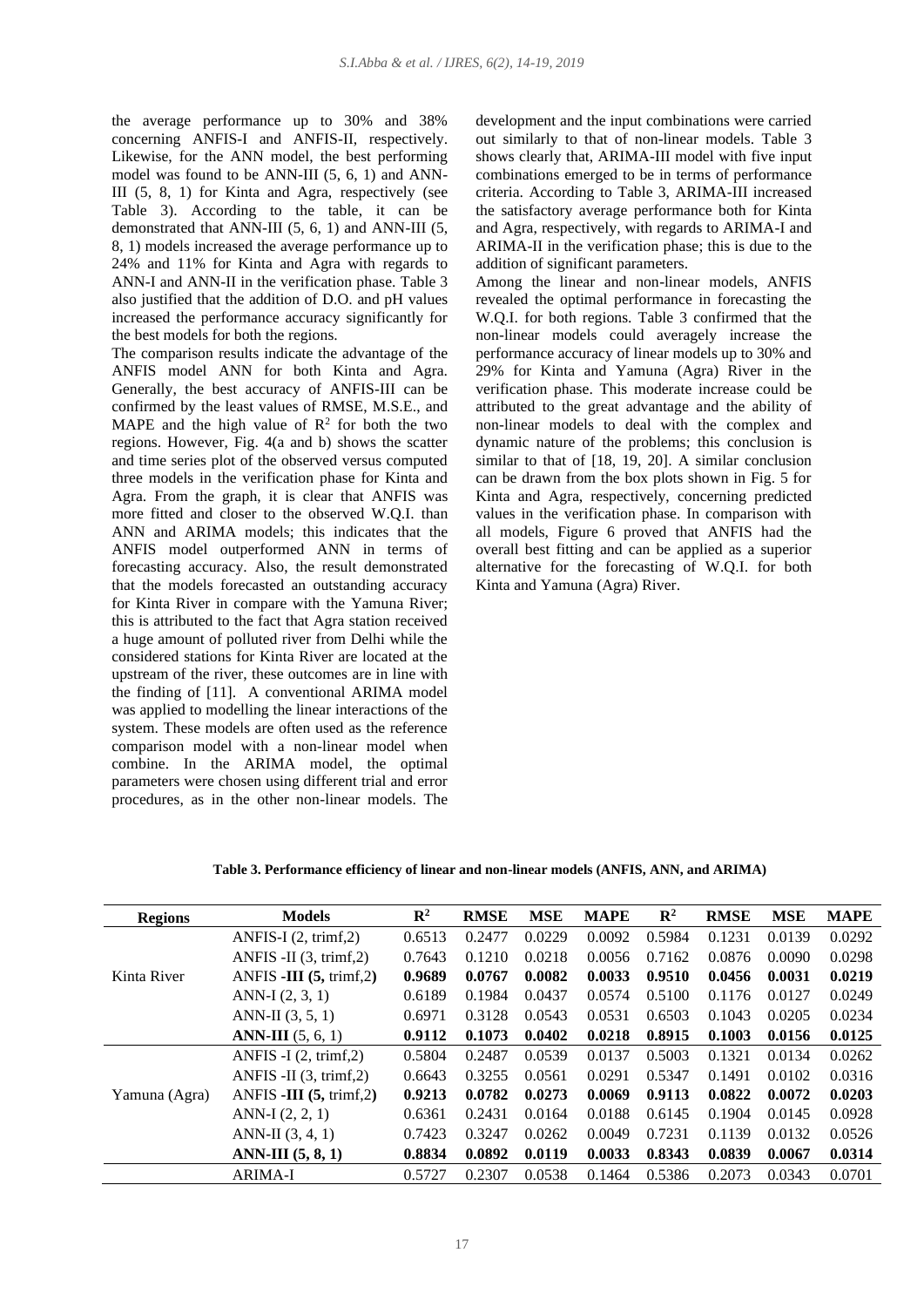| Kinta River   | ARIMA-II         | 0.6016 | 0.2345 | 0.0769 | 0.1315 0.5949 |        | 0.2566 | 0.0558 | 0.0321 |
|---------------|------------------|--------|--------|--------|---------------|--------|--------|--------|--------|
|               | <b>ARIMA-III</b> | 0.6908 | 0.1321 | 0.0136 | 0.0129        | 0.6392 | 0.1716 | 0.0049 | 0.0272 |
|               | ARIMA-I          | 0.4969 | 0.4985 | 0.1508 | 0.2416 0.4969 |        | 0.3843 | 0.1237 | 0.1839 |
| Yamuna (Agra) | ARIMA-II         | 0.5233 | 0.3994 | 0.1144 | 0.1325 0.5171 |        | 0.2871 | 0.0593 | 0.1358 |
|               | ARIMA-III        | 0.6571 | 0.3012 | 0.0682 | 0.0181        | 0.6394 | 0.1637 | 0.0293 | 0.2141 |



**Fig. 5. Scatter and time series plots for observed vs computed W.Q.I. values (a) Kinta and (b) Agra rive**



**Figure 5. Box- plots for the predicted values for both Kinta and Agra stations**